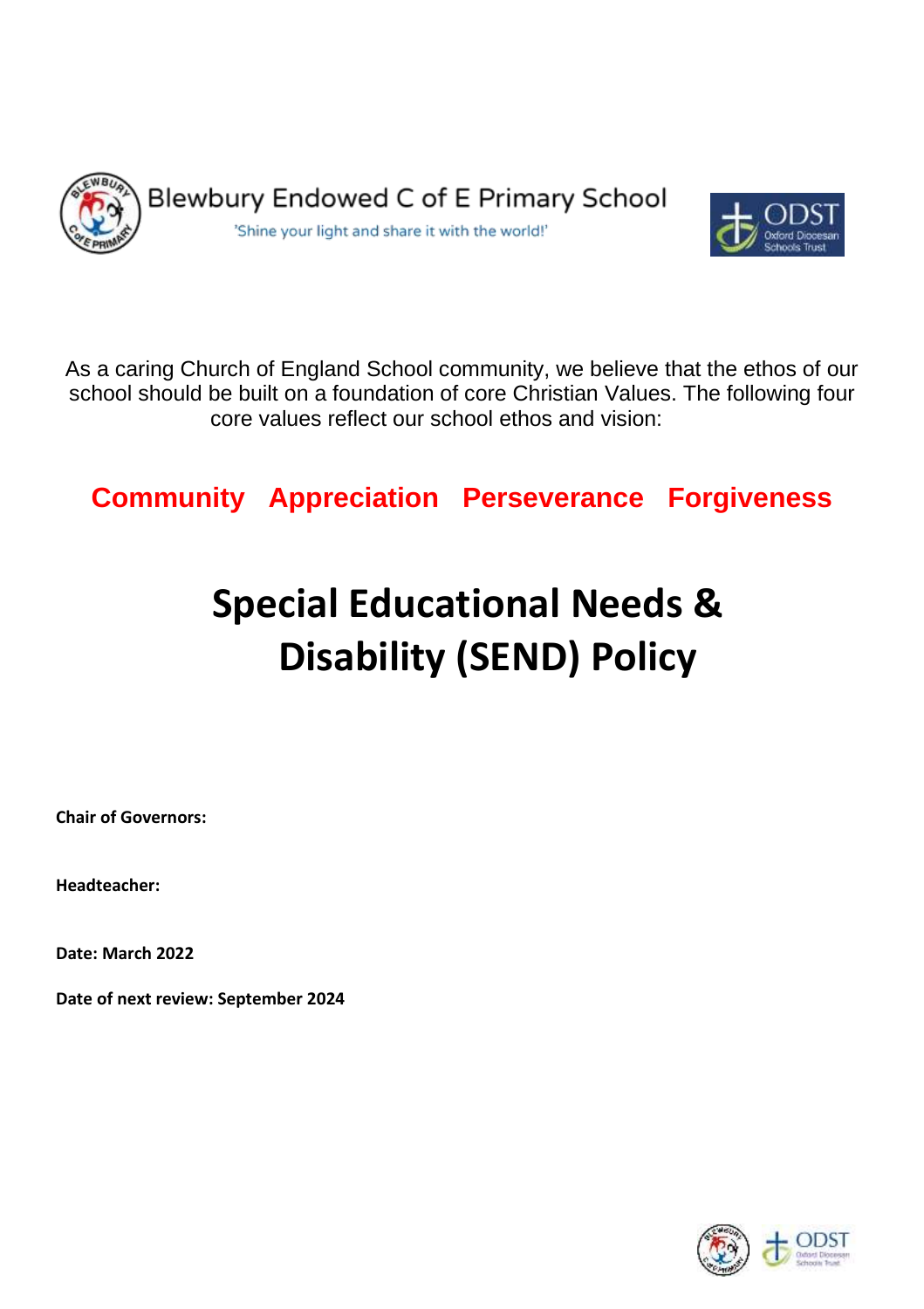# **Blewbury C of E Primary School**

# **Special Educational Needs and Disabilities Policy**

The Oxford Diocesan Schools Trust (ODST) promotes and encourages its member schools through its Local Governing Bodies (LGB) to provide compelling learning environments at the heart of all its learning communities. They promote care and respect and expect high standards in all aspects of school life. Each school's curriculum will offer a spiritual and moral basis for the development of each pupil's potential and a sure foundation for personal and social values based on the individual. It will provide a distinctive language for understanding life in all its fullness and interpreting human experience.

Our aim is to meet the needs of children and young people in our schools preparing them for the next phase in their education as part of becoming valuable and productive members of society and prepare them for their future life in the 21st century. Providing an education which

*. .. stretches the mind, strengthens the body, enriches the imagination, nourishes the spirit, encourages the will to do good and opens the heart to others*

The Way Ahead 2001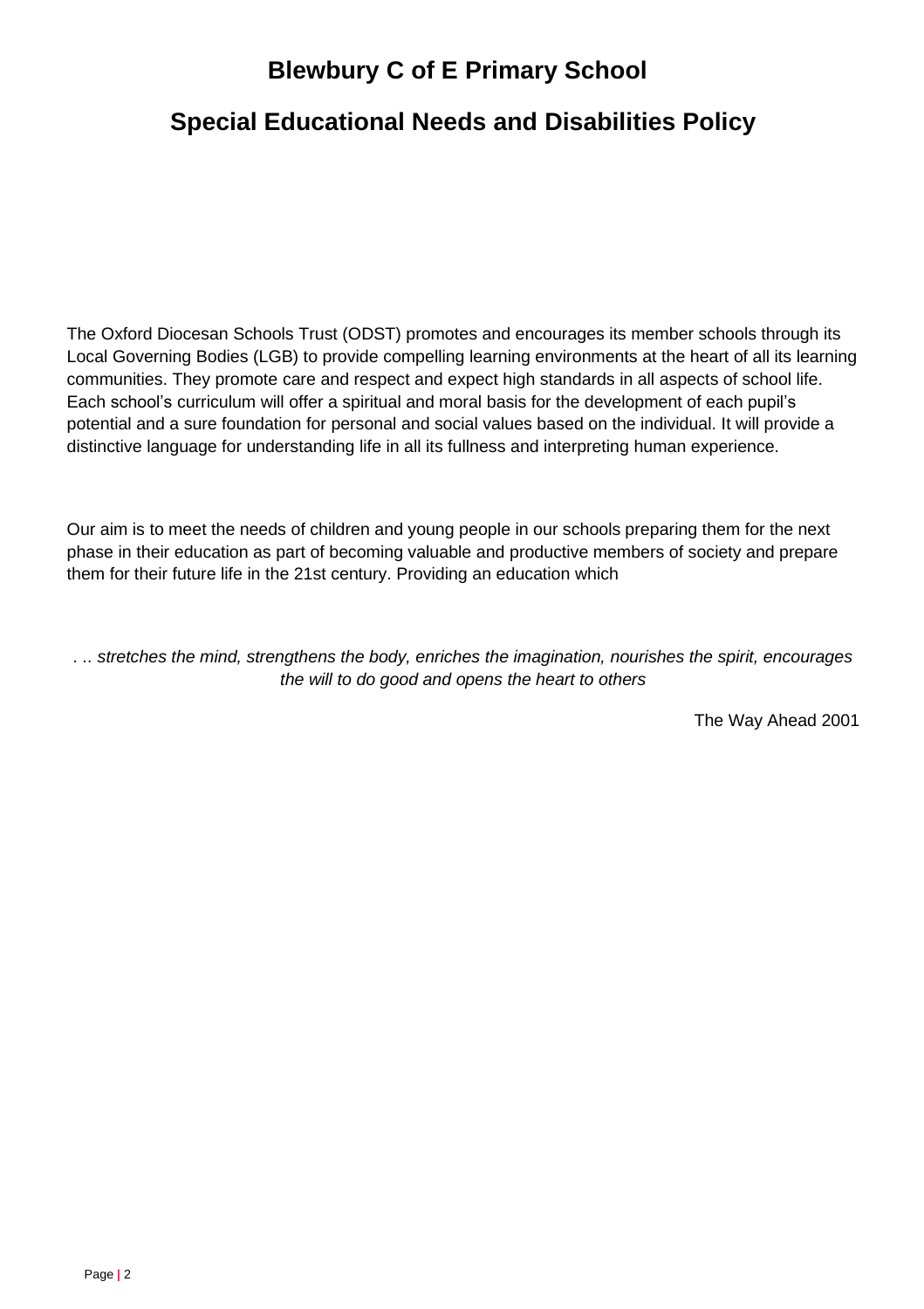## **A SCHOOL ARRANGEMENTS**

- 1. Definition and aims
- 2. Roles and responsibilities
- 3. Admissions arrangements
- 4. Specialisms and special facilities

## **B IDENTIFICATION, ASSESSMENT AND PROVISION**

- 1. Allocation of resources
- 2. Identification, assessment and review
- 3. Curriculum access and inclusion
- 4. Evaluating success
- 5. Arrangements for complaints

## **C PARTNERSHIP WITHIN AND BEYOND THE SCHOOL**

- 1. Partnership with parents
- 2. The voice of the child
- 3. Links with other agencies, organisations and support services
- 4. Dissemination and review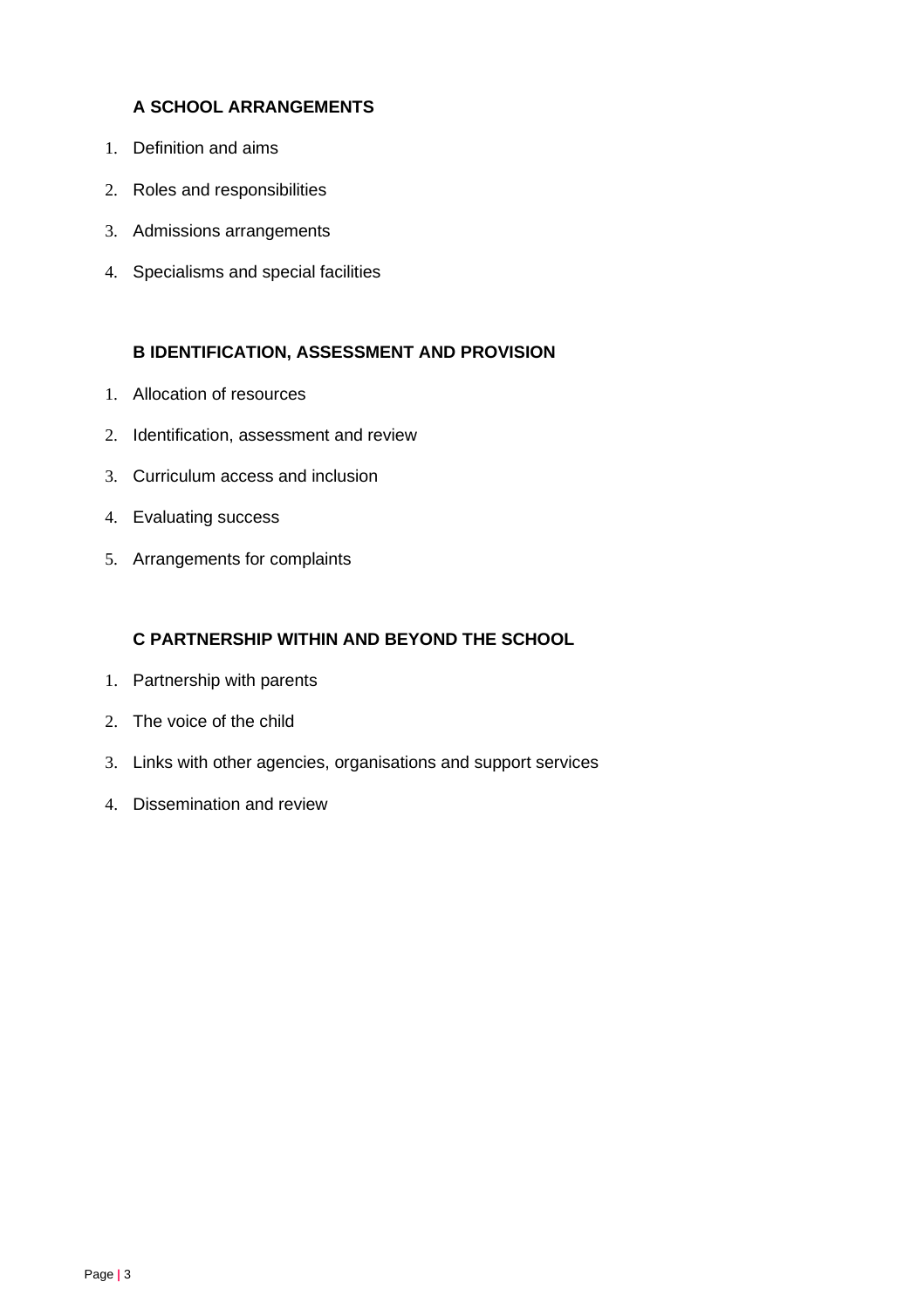## **A School Arrangements**

## **A1 DEFINITION AND AIMS**

## **Definition**

Blewbury Primary School and the schools in the Trust adhere to the definition of Special Education Needs from the Code of Practice 2015 which states that:

• A child or young person has SEN if they have a learning difficulty or disability which calls for special educational provision to be made them.

A child has Special Education Needs if they:

• Have a significantly greater difficulty in learning than the majority of others of the same age;

or

• Have a disability which prevents or hinders them from making use of educational facilities of a kind generally for others of the same age in mainstream school or mainstream post-16 institutions.

The SEND Code of Practice recognises four broad areas of need: Communication and interaction, cognition and learning, social, emotional and mental health difficulties, and sensory and/or physical.

## **Additional provision means:**

Educational provision which is additional to, or different from, the educational provision made generally for children of the same age in maintained schools (other than special schools) in the area (1993 Education Act, section 156)

Children must not be regarded as having learning difficulties solely because of their home language, or form of the home language, is different from that in which they are taught.

Our school will have due regard for the Code of Practice 2015 when carrying out our duties towards all pupils with additional needs, and ensure that parents are notified when additional provision is being made for their child.

## **ODST Inclusion Statement:**

Trustees expect the leaders and governors in all of its schools to endeavour to make every effort to achieve maximum inclusion of all pupils whilst meeting pupils' individual needs.

This policy builds on the trust's Curriculum Policy Guidance which recognise the entitlement of all pupils to a balanced, broadly based curriculum. Our SEN policy reinforces the need for teaching that is fully inclusive. The Local Governing Bodies and Board of Trustees will ensure that appropriate provision will be made for all pupils with SEN.

## **Aims**

Blewbury Primary School believe that each pupil has individual and unique needs. However, some pupils require more support than others. In order for these pupils to achieve their full potential, we must recognise this and plan accordingly. Some pupils may require help throughout their time in school, whilst others may need a little extra support for a short period to help overcome more temporary needs. We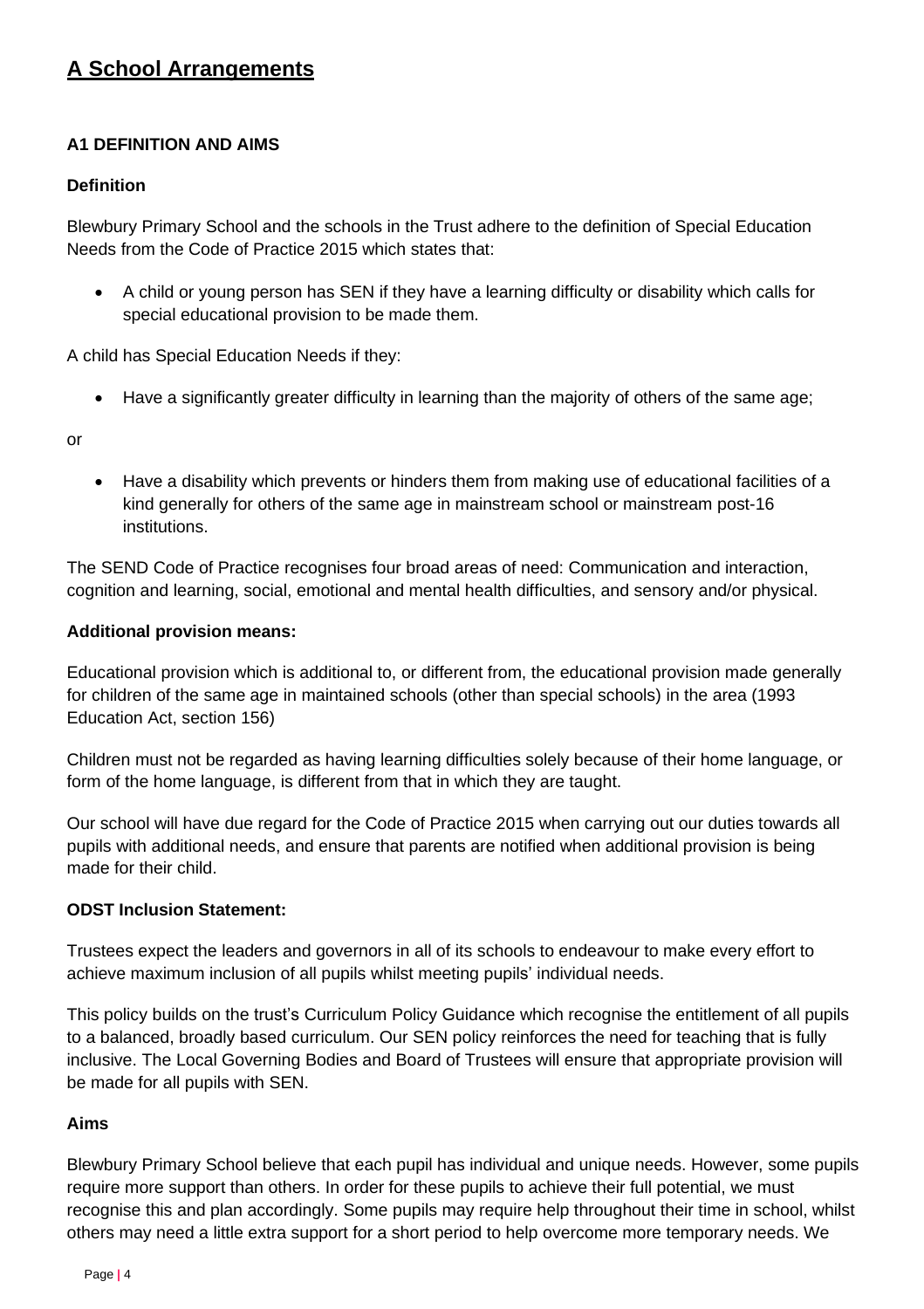aim to provide all pupils with strategies for dealing with their needs in a supportive and caring environment, and to give them meaningful access to a broad and balanced curriculum. In particular, we aim:

- To be an inclusive school and share a common vision and understanding with all stakeholders
- To enable every pupil to experience success and high levels of achievement
- To promote independence and a positive attitude towards their learning
- To ensure the identification of all pupils requiring SEN provision as early as possible in their school career
- To ensure that all pupils receive appropriate educational provision through a broad and balanced curriculum that is skills based, relevant and differentiated, and that demonstrates coherence and progression in learning
- To give all pupils equal opportunities to take part in all aspects of the school's provision
- To identify, assess, record, and regularly review pupils' progress and needs
- To involve parents in planning and supporting at all stages of their child's development
- To work collaboratively with parents, other professionals and support services
- To achieve a level of staff expertise to meet pupil need
- To give transparent resourcing to SEN
- To monitor our effectiveness in achieving the above aims

#### **A2 ROLES AND RESPONSIBILITIES**

All staff have a responsibility for pupils with SEN. All teachers are teachers of special educational needs. Staff are aware of their responsibilities towards pupils with SEN, whether or not pupils have an Education Health Care Plan. A positive and sensitive attitude is shown towards those pupils. Staff responsibilities are identified in individual job descriptions.

Each class teacher is responsible for:

- The progress and development of every pupil in their class
- Providing support for children who need help with communication, language and literacy
- Planning to develop children's understanding through the use of all their senses and of varied experiences
- Planning for children's full participation in learning, and in physical and practical activities
- Helping children to manage their behaviour and to take part in learning effectively and safely
- Helping individuals to manage their emotions, particularly trauma or stress, and to take part in learning.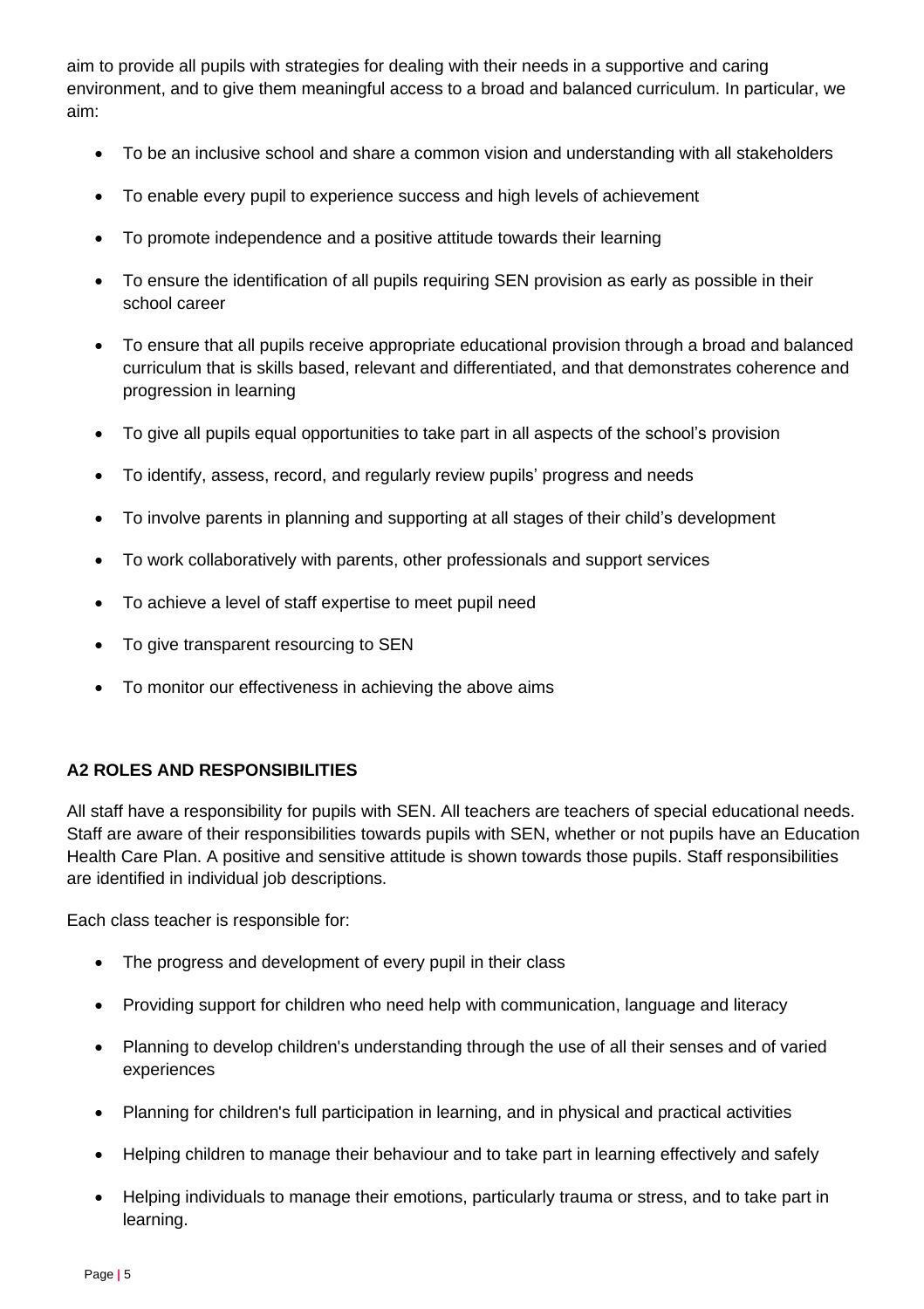- Working closely with any teaching assistants or specialist staff to plan and assess the impact of
- support and interventions and how they can be linked to classroom teaching
- Working with the SENDCO to review each pupil's progress and development and decide on any changes to provision
- Ensuring they follow this SEN policy.

In line with the recommendations in the SEN Code of Practice 2015, the SENCO is responsible for:

- Overseeing the day to day operation of this policy in partnership with the senior leadership team
- Co-ordinating provision for children with special educational needs in partnership with the headteacher
- Liaising with the relevant Designated Teacher where a looked after pupil has special educational needs
- Advising on the graduated approach to providing SEN support
- Advising on the deployment of the school's delegated budget and other resources to meet pupils' needs effectively
- Overseeing the records on all children with SEN in partnership with the SEN administrator
- Liaising with parents of children with SEN in conjunction with class teachers and other SEN staff
- Contributing/leading to the in-service training of staff
- Liaising with external agencies including the LAs support and educational psychology services, early years providers, other schools, health and social services and voluntary bodies.
- Being the key point of contact with external agencies, especially the local authority and its support services of education to ensure a pupil and their parent/carers are informed about opinions and a smooth transition is planned
- Managing support/teaching assistants in partnership with the Senior Leadership Team
- Working with the Headteachers and school Governors to ensure that the school meets its responsibilities under the Equality Act (2010) with regard to reasonable adjustments and access arrangements

Teaching assistants play a major role in the support of pupils with SEN. The rationale for the deployment of TAs is class based to support literacy, numeracy and science and deliver a range of WAVE 2 and 3 intervention programmes to support children who have a greater need.

### **A3 ADMISSION ARRANGEMENTS**

In accordance with the Code of Practice 2015, our school admissions; requires children and young people with SEN to be treated fairly. No pupil will be refused admission to school on the basis of his or her special educational need. In line with the SEN and Disability Act we will not discriminate against disabled children and we will take all reasonable steps to provide effective educational provision in line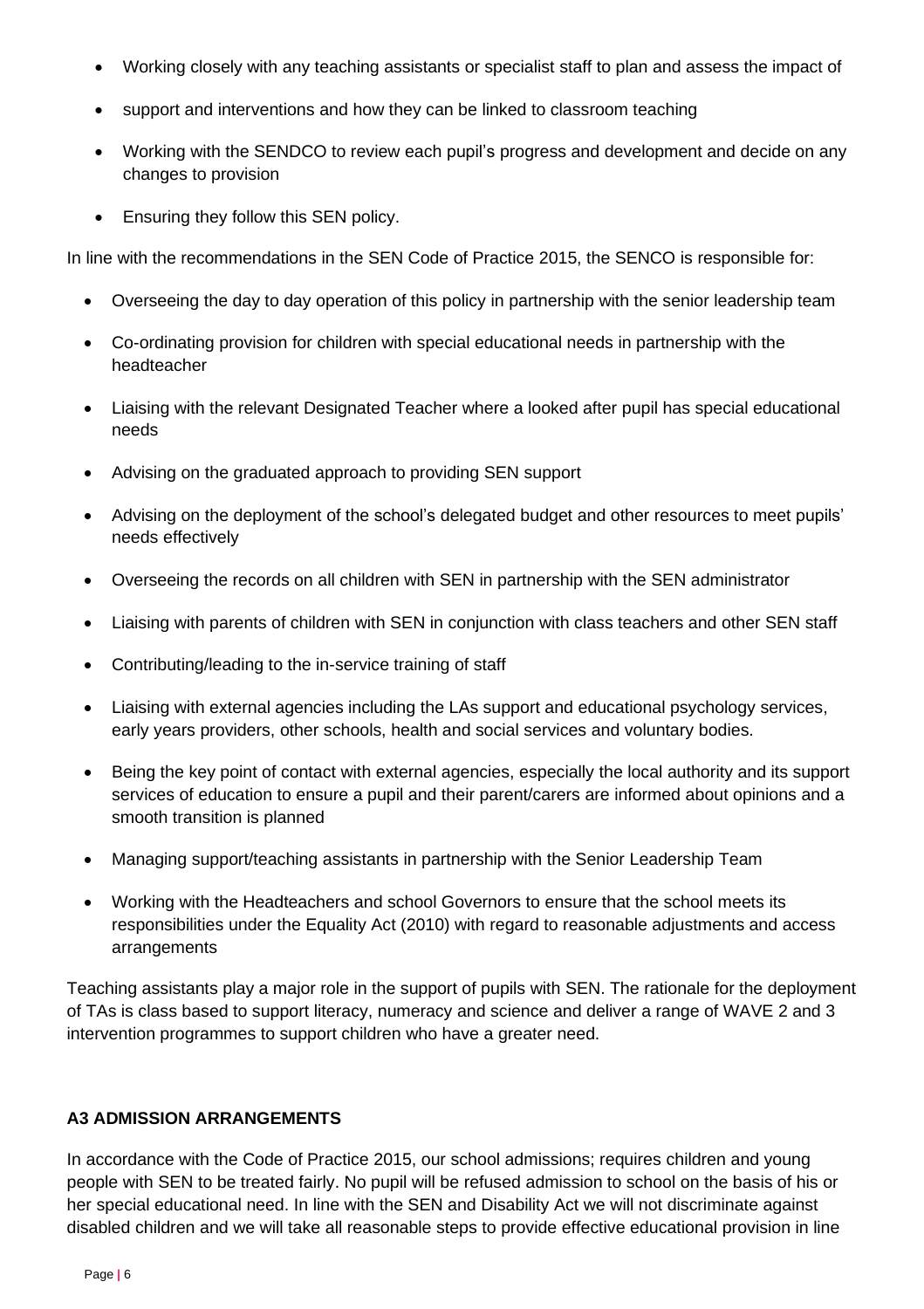with the School's admissions arrangements.

All pupils are welcome at Blewbury Primary School and we strive to be fully inclusive, helping all our pupils to overcome their barriers to learning. If a parent of a child with SEND wishes their child to attend Blewbury Primary School, all reasonable adjustments will be made to provide an inclusive education which benefits the whole school community.

## **A4 SPECIALISMS AND SPECIAL FACILITIES**

At Blewbury Primary School:

- All teaching staff are teachers who are able to teach pupils with SEND. Additional training for teachers and TAs is made available when necessary and appropriate, particularly training to meet the specific needs of an individual pupil
- Differentiated resources, teaching strategies and scaffolded learning are used to ensure access to the curriculum; resources are easily accessible for staff and pupils
- All staff are kept well informed about the strategies needed to manage pupils' needs effectively, and we ensure that other pupils understand and respond with sensitivity
- Pupil support aims to encourage as much independence as possible within a safe and caring environment
- The school utilises access to the expertise of external agency support services and other agencies when these be required

## **B Identification, Assessment and Provision**

## **B1 ALLOCATION OF RESOURCES**

We receive funding for pupils with SEN through the delegated SEN budget (the SEN Index) that funds the additional support required.

The Senior Leadership Team, SENCO and the Governors of the school regularly monitor the needs of pupils with SEND. Resources are allocated according to need. The resources available include ancillary help, teacher and specialists' time and materials and these are dependent on the school's SEND budget. Any money allocated as a result of statutory assessment is spent according to the terms outlined in the resulting Education Health & Care Plan. We have a continuing commitment to purchase appropriate resources for pupils with SEND.

## **B2 IDENTIFICATION, ASSESSMENT AND REVIEW**

The school follows the 2015 SEN Code of Practice graduated approach with regard to the identification, assessment and review of pupils with special educational needs. Pupils receive differentiated curriculum and those who fail to make the expected progress are initially identified by class teachers using school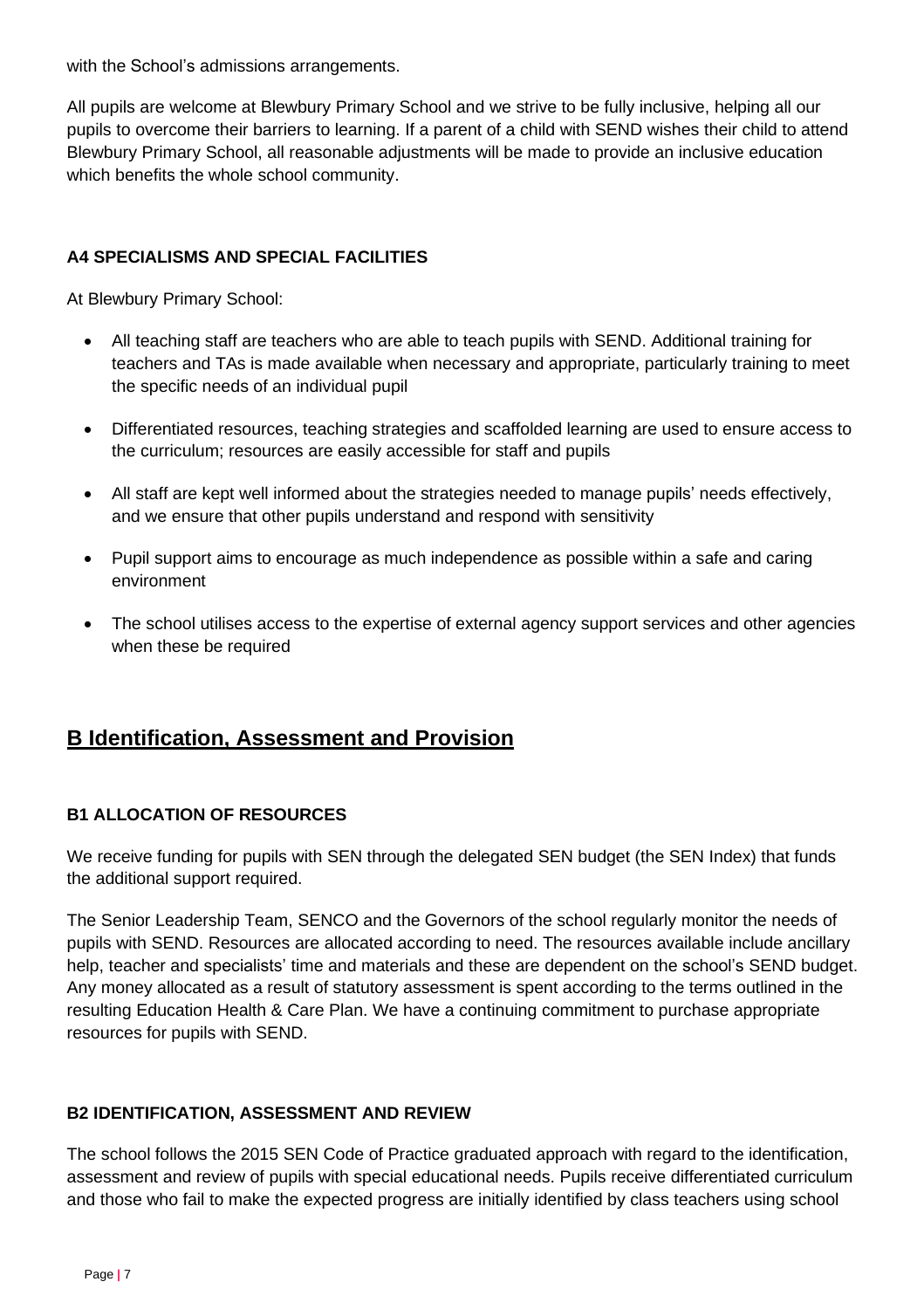tracking to monitor progress. Pupils who fail to make expected progress on the basis of accumulated evidence are placed on the SEN register. Parents are consulted before this decision is made.

In order to meet the learning needs of all pupils, teachers differentiate work. They work to meet individual learning needs and to mark work, and plan homework effectively.

All pupils have access to a broad and balanced curriculum. The National Curriculum Inclusion Statement states that teachers should set high expectations for every pupil, whatever their prior attainment. Teachers should use appropriate assessment to set targets which are deliberately ambitious. Potential areas of difficulty should be identified and addressed at the outset. Lessons should be planned to address potential areas of difficulty and to remove barriers to pupil's achievement. In many cases, such planning will mean that pupils with SEN and disabilities will be able to study the full National Curriculum.

The Code of Practice (2014) outlines a graduated response to pupils' needs, recognising that there is a continuum of need matched by a continuum of support. High quality, targeted teaching is the first response to identifying a child with additional need.

The school adopts the levels of intervention as described in the SEN Code of Practice 2014.

The Code of Practice 2015 advocates a graduated response to meeting pupils' needs. When they are identified as having SEN, the school will intervene through Early Years Support and School Support.

Blewbury Primary School uses pupil profiles and provision maps to maintain information about the identification, assessment and provision for each pupil. A register is kept of pupils with SEND and this is kept up to date and shared accordingly. Teachers are committed to early identification of pupils' with SEN and therefore able to help children to overcome their barriers to learning by early intervention, as recommended by the government strategy 'Removing Barriers to Learning'. The Oxfordshire *Special Educational Needs Support in Oxfordshire Schools and Settings (2017)* is used to support identification of children's needs and whether they have SEND.

When a child is identified as having additional needs an Early Help Assessment (EHA) may be completed with the parents and pupils to gain a holistic picture of the child and enable targeted support for the pupil and or family as appropriate and to support any referrals to outside agencies. Where appropriate a Team Around the Family (TAF) process may be instigated to enable agencies to meet and work closely together.

### **Reviews**

Reviews of progress for pupils with SEND are carried out 3 times per year coinciding with, assessment points, data collection points and pupil progress meetings. Pupils are fully involved. Parents are invited, but if they cannot attend, they may arrange to meet the class teacher at a later date or participate using remote technology. TAs are invited to attend and participate in the meeting or provide written input if this is appropriate. Copies of the reviewed pupil profile are sent to all parents.

## **Education Health & Care Plan**

The school will request an Educational Health Care Plan (EHCP) from the Local Authority (LA) when, despite an individualised program of sustained intervention within School Support, the pupil remains a significant cause for concern. An Educational Health Care Plan might also be requested by a parent or outside agency.

An EHCP will normally be provided where, after an Educational Health Care Needs Assessment, the LA considers the pupil requires provision beyond what the school can offer. However, the school recognises that a request for an Educational Health Care Needs Assessment does not inevitably lead to an Educational Health Care Plan.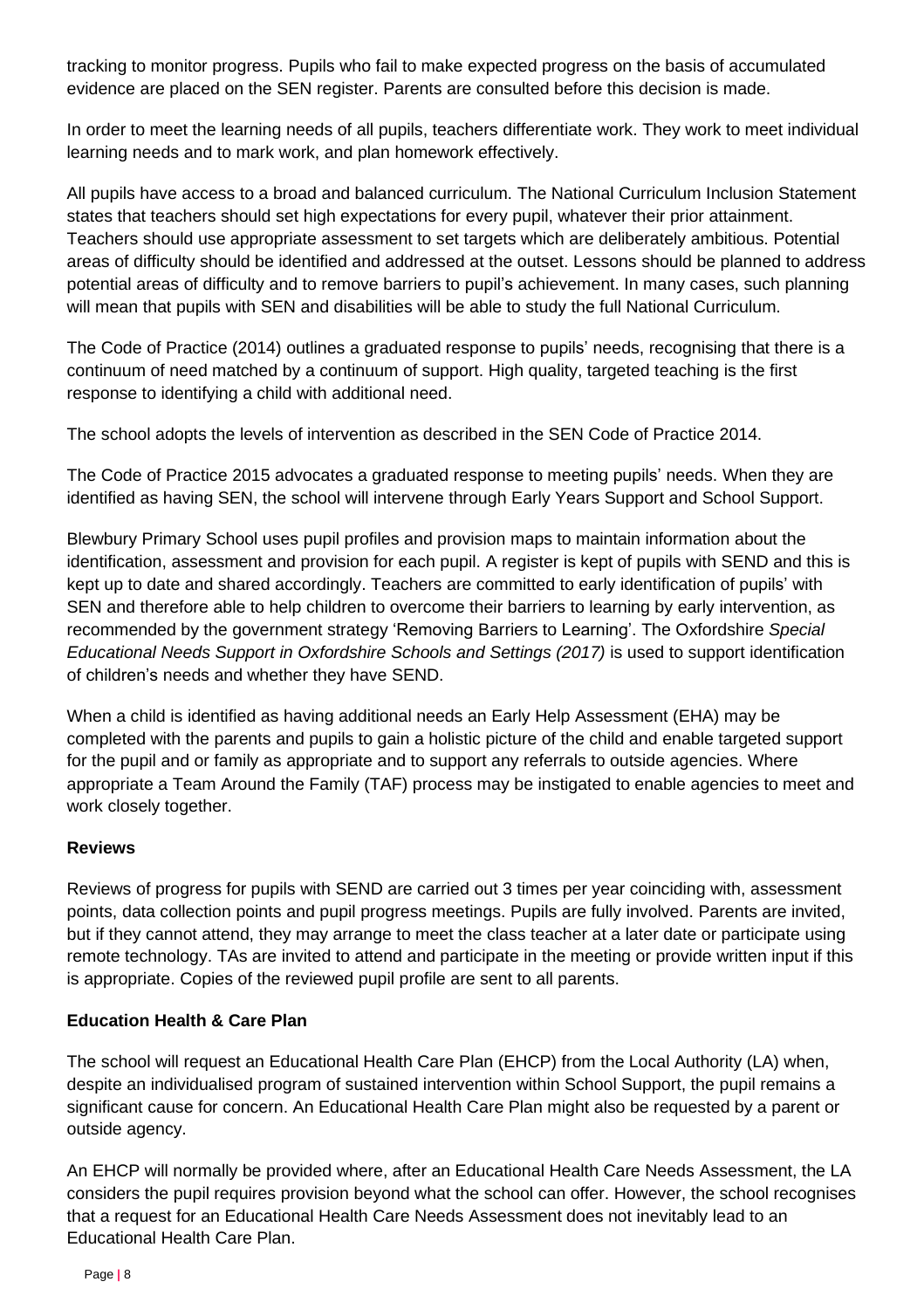For pupils with EHCPs, an Annual Review Meeting has to be held in addition to the regular termly reviews. The SENCO will arrange and chair this meeting and at this meeting, consideration is given to whether the EHCP should continue, and whether provision/strategies should be maintained or amended. Annual Reviews are held during the school day. All relevant professionals, parents and pupil (where appropriate) are invited to attend and submit a written report.

## **B3 CURRICULUM ACCESS AND INCLUSION**

In order to meet the learning needs of all pupils, teachers differentiate work. They work to meet individual learning needs and mark work and plan homework effectively.

All pupils have access to a broad and balanced curriculum. The National Curriculum Inclusion Statement states that teachers should set high expectations for every pupil, whatever their prior attainment. Teachers should use appropriate assessment to set targets which are deliberately ambitious. Potential areas of difficulty should be identified and addressed at the outset. Lessons should be planned to address potential areas of difficulty and to remove barriers to pupil's achievement. In many cases, such planning will mean that pupils with SEN and disabilities will be able to study the full National Curriculum.

Provision for pupils with SEND is intended to enable them to make the greatest possible progress in the context of the National Curriculum and in their personal development.

## **B4 EVALUATING SUCCESS**

The success of the school's SEND policy and provision is evaluated through:

- The monitoring of classroom practice by the SENCO and Senior Leadership team
- The analysis of pupil tracking data and test results, relative to objectives taught and year group expectations for individual pupils and/or for cohorts
- Termly monitoring of procedures and practice by the SEND governor
- The school self-evaluation and the SEN Action Plan
- The SENCO's annual report to governors
- The school's annual SEND review, which evaluates the success of our policy and sets new targets for development
- The School Development Plan, which is used for monitoring provision in the school
- OFSTED inspection arrangements, which also enable us to evaluate the success of our provision

### **B5. ARRANGEMENTS FOR COMPLAINTS**

If there are any complaints relating to the provision for pupils with SEN these will be dealt with in the first instance by the headteacher. Clear procedures are set out in the Trust Complaints Policy as well as the school's complaints procedure.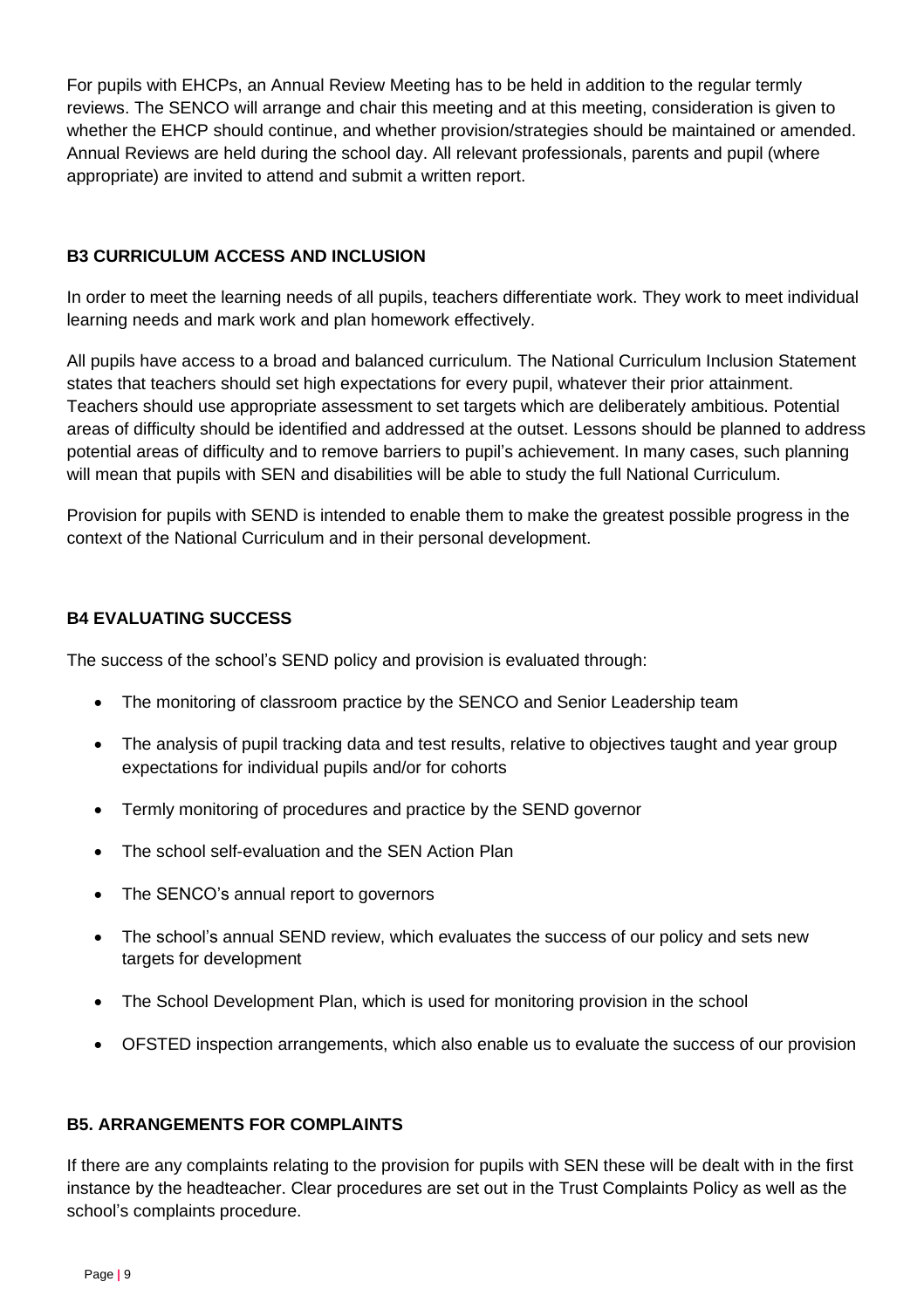## **C Partnership Within and Beyond the School**

## **C1 PARTNERSHIP WITH PARENTS**

The staff at Blewbury Primary School continue to forge home/school links and encourage parents to be partners in the education process. Parents are involved from the outset and encouraged to discuss any concerns with class teachers as they arise. They are always encouraged to take part in the process of reviewing and monitoring provision and progress.

Parents receive accurate information when they meet with teachers, so that they have a full picture of their child's skills and abilities, at whatever level, as well as their child's behaviour at school.

They are consulted before outside agencies are involved and are included as far as possible in strategies instigated. Parents have the right to access any records of their child's progress and are encouraged to contribute to these records.

Parents are invited to pupil profile reviews 3 times a year, but parents are welcome to visit the school or arrange meetings at other times to discuss any aspect of their child's progress with the class teacher or SENCO. We are happy to make arrangements, wherever possible, for interpreters to be present for parents with a first language other than English. SEND information and leaflets/audio guides are available in a number of community languages from SENDIASS.

## **C2 THE VOICE OF THE CHILD**

All pupils should be involved in making decisions where possible right from the start of their education. The ways in which pupils are encouraged to participate should reflect the pupil's evolving maturity. Participation in education is a process that will necessitate all pupils being given the opportunity to make choices and to understand that their views matter. Confident young pupils, who know that their opinions will be valued and who can practice making choices, will be more secure and effective pupils during the school years.

In our School, we encourage pupils to participate in their learning by:

- Contributing to reviews and target setting (formally or informally)
- Talking to TAs and teachers about their learning
- Understanding the transferable skill that is being taught and why this is useful and making links explicit

## **C3 LINKS WITH OTHER AGENCIES, ORGANISATIONS AND SUPPORT SERVICES**

The school has access to a wide range of education, health and social services professionals available in Oxfordshire. This includes service for pupils with Physical Disabilities, Communication & Interaction Support team, Occupational Therapists, Physiotherapists, Educational Psychologists, Speech and Language Therapists and others. It also includes support from other ODST professionals. We are committed to using the expertise and advice provided by other professionals, including those who are independent and arranged by parents.